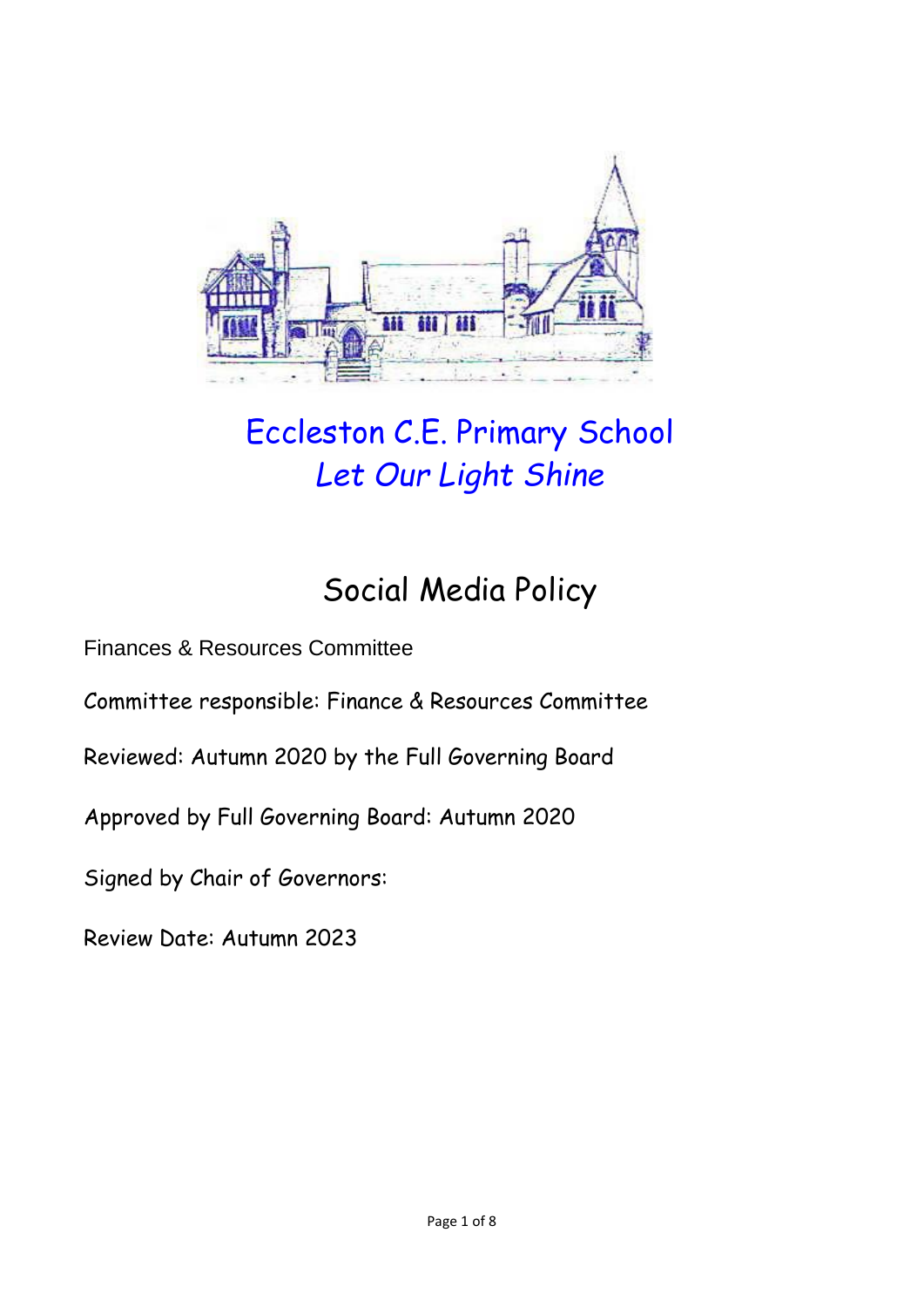

## **CHESHIRE WEST AND CHESTER COUNCIL**

#### **SCHOOLS HR CONSULTANCY**

#### **SOCIAL MEDIA POLICY AND GUIDANCE FOR SCHOOLS**

#### **1. Introduction**

Social media is changing the way we exchange knowledge, opinions and ideas, by opening up new opportunities for communication, for individuals and for organisations, including schools.

Eccleston CE Primary School understands that many, if not all, employees will have a social media presence; and trusts that staff will use this responsibly and not in a way that could cause a detriment to the school, its staff, pupils, parents, governors and the local community.

The aim of this Policy and Guidance document is to set out the expectations of the school with regard to the use of social media by employees, both in an official capacity (i.e., publishing on social media on behalf of the school) and in private postings. The policy and guidelines therefore aim to provide employees with information to make responsible decisions whilst making the most of the technology.

This policy applies to all employees at Eccleston CE Primary School. The policy also applies to any workers e.g. agency workers, casual workers, volunteers or other third parties who are associated with the School and who may / may not have access to electronic communications.

For the purpose of this Policy and Guidance document, the term "social media" refers to all types of interactive online media that allows parties to communicate instantly with each other, or to share data in a public forum. "Social media" can be referenced in a variety of ways, often depending on which sector is discussing it. Other terms which may be used in a similar context include "social software", "social computing" and "Web 2.0". For convenience the term "social media" is used throughout this document.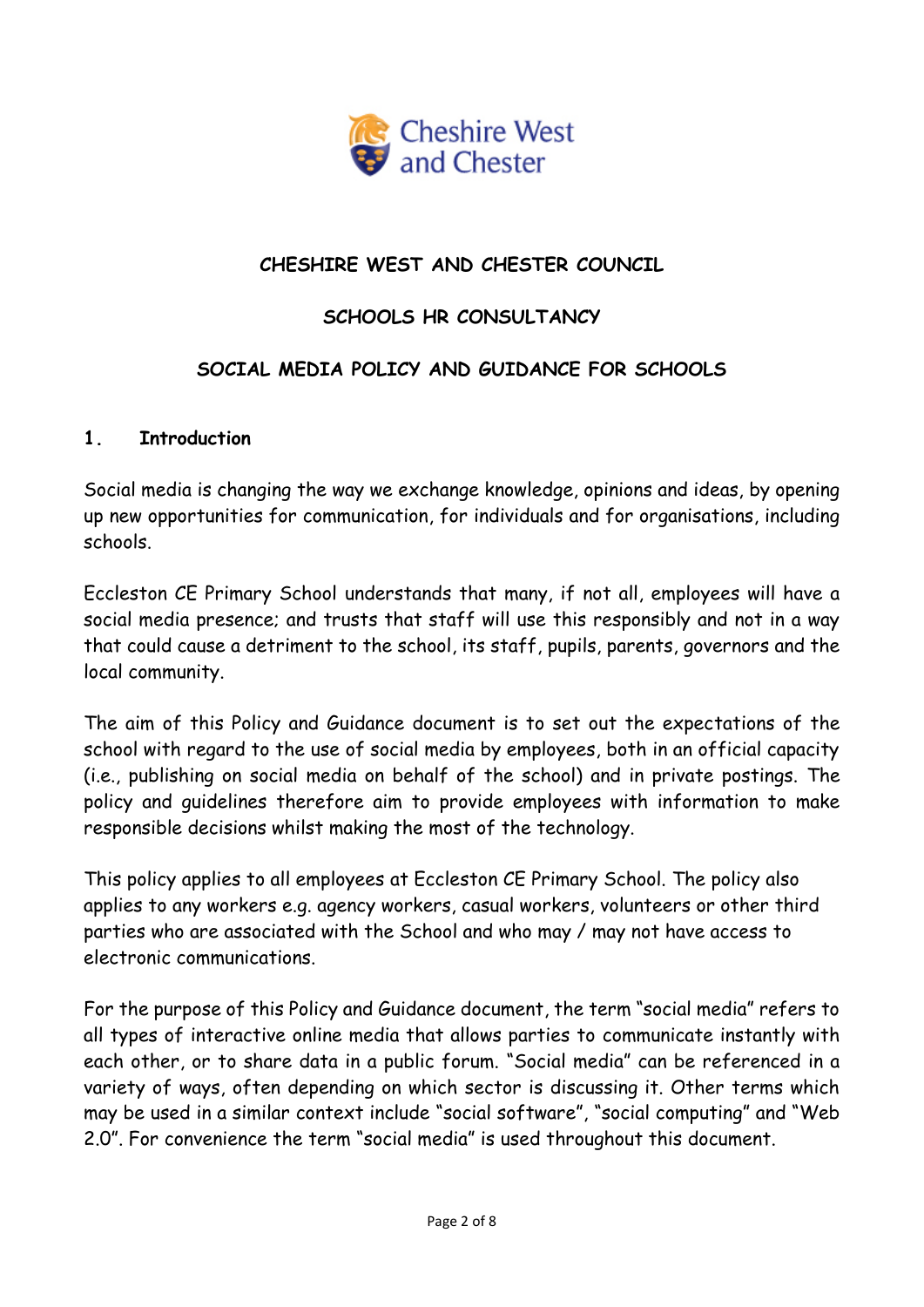Well known examples include Facebook, Twitter, SnapChat, What'sApp, LinkedIn and Instagram as well as blog sites, on-line encyclopaedias such as Wikipedia; and video / image sharing websites such as YouTube and Flickr. However employees should be aware that this list is not exhaustive, there are many more examples of social media than can be listed here and this is a constantly changing area. Employees should follow this guidance in relation to any social media that they use.

# **2. Policy**

## **2.1 Business Use**

Eccleston CE Primary School encourages employees to make reasonable and appropriate use of social media websites as part of their work. It is an important part of how the school promotes its services.

School will, if appropriate, appoint an employee (or number of employees) to the specific task of updating social media sites on behalf of school e.g. with updates on school events, or information for parents. Any employee wishing to post information on social media on the school's behalf should either refer the task to an appropriately delegated individual, or seek guidance / approval from the appropriate person before doing so.

Employees must be aware at all times that, if contributing to the school's social media activities, they are representing the school. Staff who use social media as part of their job must adhere to the principles as set out in the Guidelines, below.

## **2.2 Personal Use**

Eccleston CE Primary School recognises that many employees make use of social media in a personal capacity. Employees must be aware that inappropriate activity on social media can be potentially damaging to the school if they are recognised as being a school employee.

Any communications that employees make in a personal capacity through social media must therefore adhere to the principles as set out in the Guidelines, below.

Employees are reminded to ensure their personal privacy settings are appropriate e.g. that your postings are only visible to those people who you have designated as "friends". Please refer to the social media provider's guidance on how to do this, as it will differ across applications.

Whilst in work, school employees are allowed limited access to social media websites for personal use from the school's computers/devices or using their own equipment, in their own time and in accordance with the ICT Acceptable Use Policy.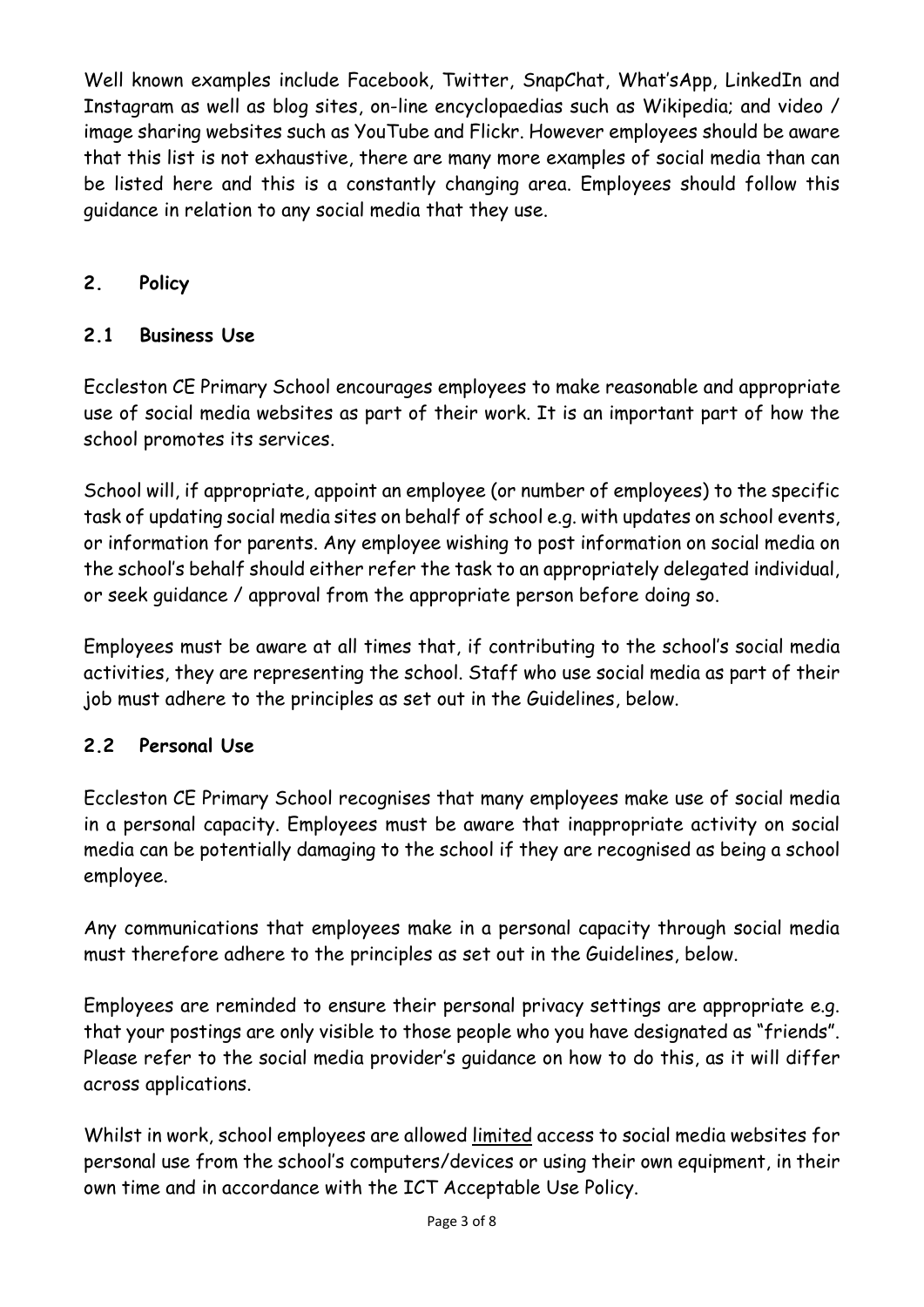#### **3 Monitoring**

Eccleston CE Primary School reserves the right to monitor employees' internet usage on school IT equipment, and will endeavour to inform an affected employee when this is to happen and the reasons for it. Valid reasons for checking an employee's internet usage include suspicions that the employee has:

- Been using social media websites when he/she should be working; or
- Acted in a way that is in breach of the rules set out in this Policy and Guidance document.

The organisation reserves the right to retain information that it has gathered on employees' use of the internet for a period of one year.

Certain sites or content may be blocked by the School as they are deemed inappropriate for a school setting.

Access to particular social media websites may be withdrawn in any case of misuse.

#### **4 Use of Social Media in Recruitment**

Unless it is in relation to finding candidates (for example, if an individual has put his/her details on social media websites for the purpose of attracting prospective employers), staff acting on behalf of Eccleston CE Primary School will not, either themselves or through a third party, conduct searches on applicants on social media. Conducting these searches during the selection process might lead to a presumption that an applicant's protected characteristics (for example, sexual orientation or religious beliefs) played a part in a recruitment decision.

## **5 Breach of the Policy**

All employees are required to adhere to this policy and should note that any breaches of this policy may lead to action under the School's Disciplinary Procedure. Employees should be aware that their external activities, which may come to light through social media, may impact on their role in the School. This is especially true if it is clear from a person's profile that they work at Eccleston CE Primary School; however even if the School is not named as the employer, comments can still be deemed to reflect on the school as it is assumed that many people reading those comments / seeing images etc will be aware of the employee's connection to the school.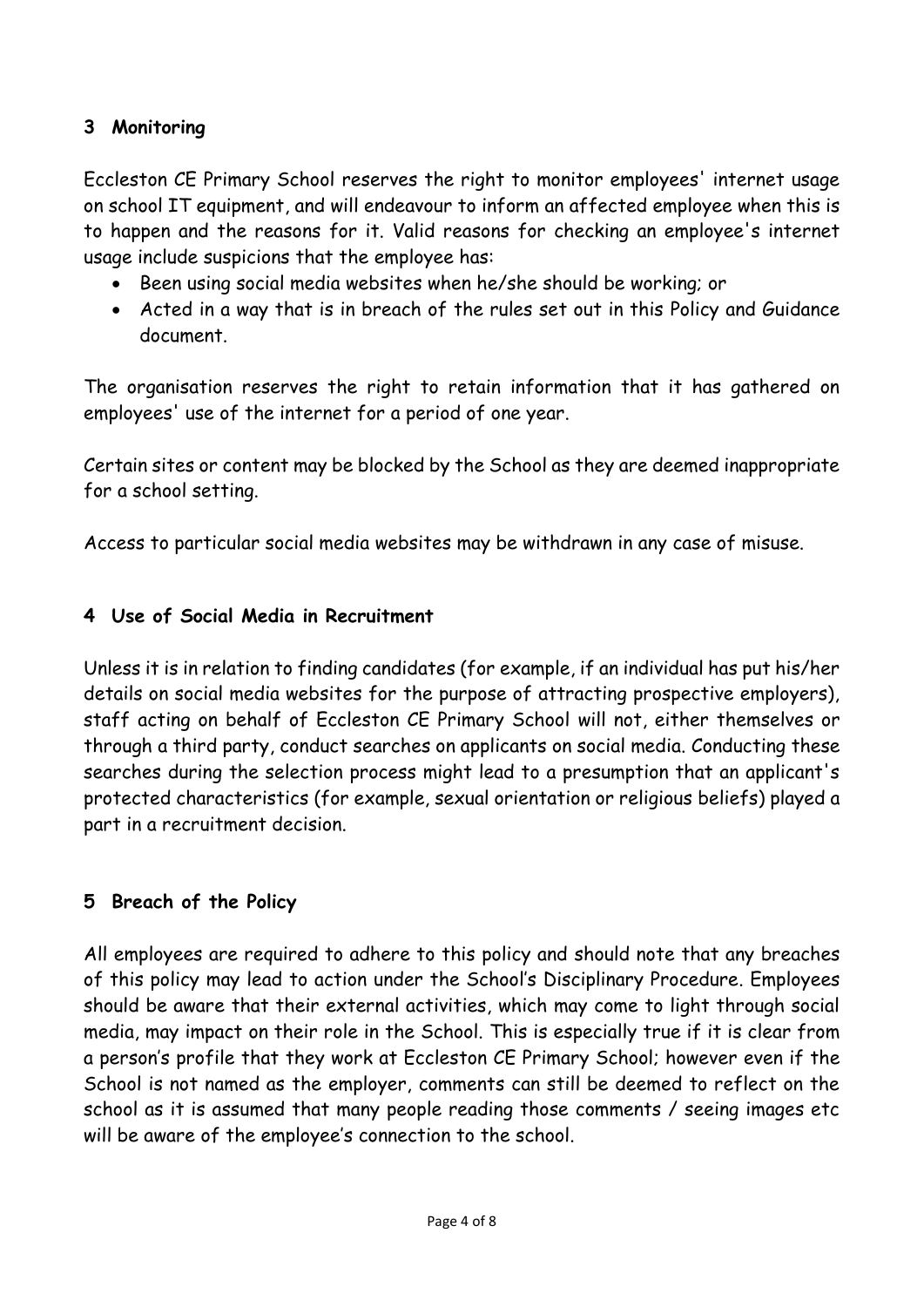Serious breaches of this policy may constitute gross misconduct and lead to summary dismissal. Examples of serious breaches include:

- Incidents of bullying of colleagues,
- Breaches of privacy of children at the school,
- Offensive language / threats to parents, staff, governors or members of the public,
- Posting images that are inappropriate or links to inappropriate content,
- Making defamatory comments about individuals, organisations or groups,
- Any other social media activity which could be seen as causing serious damage to the school's reputation.

This list is neither exclusive nor exhaustive.

Employees can, to an extent, prevent misunderstandings by ensuring that their privacy settings only allow content to be accessed by "friends"; however employees should always be aware that if anyone is offended by what they have posted, this can be reported and any link with school, deliberate or not, could constitute misconduct or even gross misconduct.

# 6. **Staff Mentions in Social Media**

Eccleston CE Primary School has a duty to take reasonable care in relation to the health and safety of its employees and the basic steps set out in this guidance should apply in all cases where an employee is subject to abuse via social media.

Eccleston CE Primary School reserves the right to monitor social media for inappropriate activity referencing the school, and also for mentions of staff. Where "staff mentions" are picked up, either through monitoring or by another employee / parent / governor etc, it should be reported to the Headteacher as soon as possible so that it can be raised with the member of staff affected and appropriate support offered.

The range of responses may include one or more of the following and should be considered on a case by case basis;

- Contacting the police where the posting is threatening
- Contacting the hosting service to request the removal of a posting
- Legal action where postings are particularly abusive and sustained over a period of time

The member of staff affected must be kept informed about what action is being taken and why some types of action are not being pursued. It is important to show that all the issues have been considered and responded to appropriately.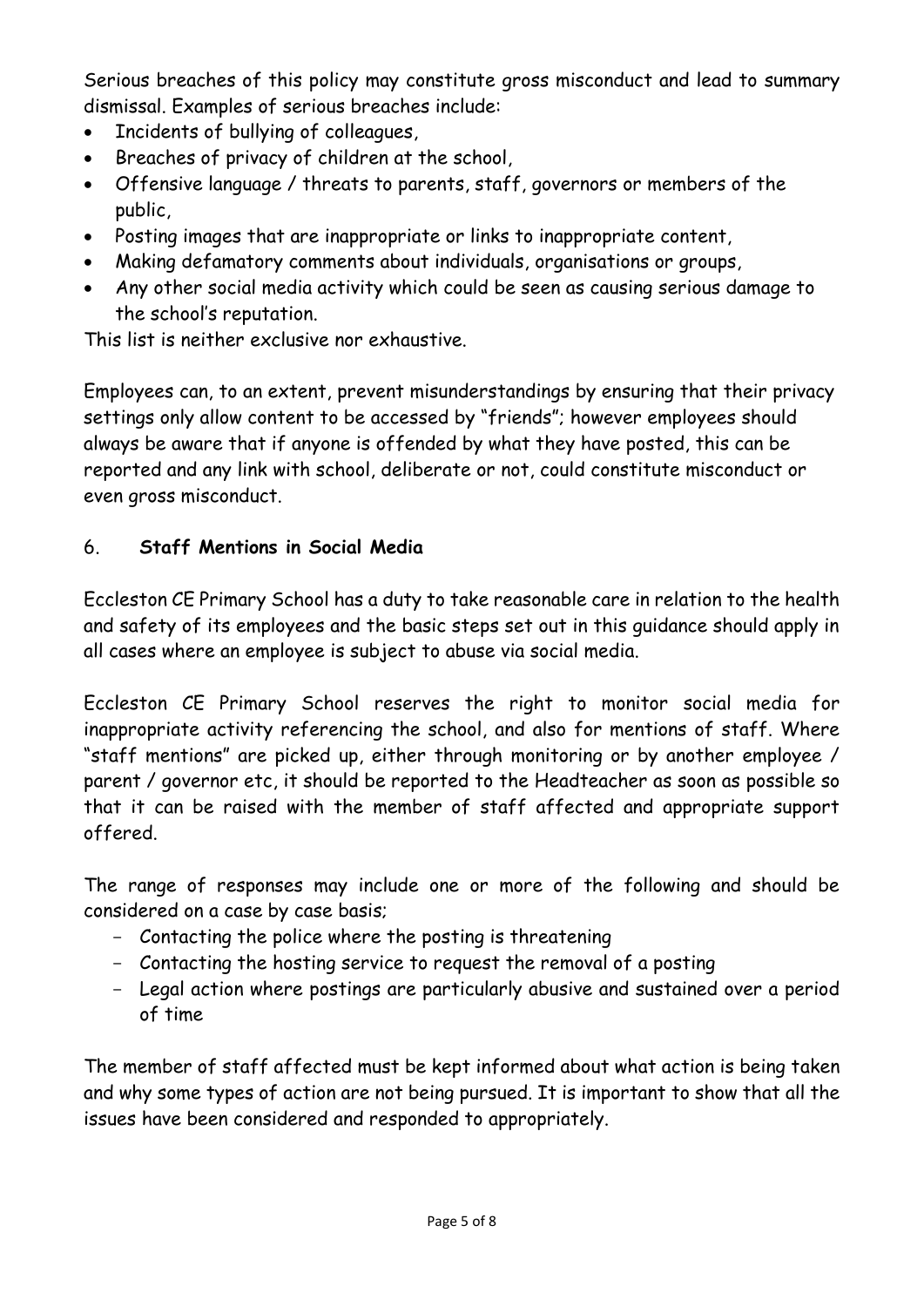## **Appendix 1 – Guidance for Staff**

### **Remember! Be Professional; Be Responsible; Be Credible**

## Participating online results in your comments being permanently available and open to being republished in other media

# IF YOU DO ONE THING AS A RESULT OF READING THESE GUIDELINES: Amend

your privacy settings on each social media application you use, so that your information, updates, profile and photographs can only be accessed by those people you choose.

## *1.0 Remain professional*

- **Do not** bring the School, its pupils, parents, staff, governors, or local community into disrepute by posting negative comments about them - remain professional at all times
- **Do** limit access to Social Media sites, for personal use during work time, to your own time
- **Do act in accordance with the Code of Conduct and your professional standards of conduct; any breach of the Code(s) or the Social Media Policy and Guidelines could result in disciplinary action**.
- **If you wouldn't say it in public – don't say it on-line**

#### *2.0 Act within the Law*

- **Do** stay within the law
- **Do not** do anything that could be considered discriminatory or bullying

## *3.0 Keep Confidentiality in mind*

- **Do not** disclose anything confidential or sensitive about the school or another third party associated with the school
- **Do not use social media to raise issues e.g. grievances, whistleblowing or concerns about children's safety or wellbeing.** Familiarise yourself with the School's Whistleblowing Protocol, grievance procedure and safeguarding Procedure and use these, as necessary.

#### *4.0 Avoid conflicts of interest*

 **Do** include a disclaimer statement, making it clear that views expressed are those of yourself personally and not of the School, if engaging in any discussion about the **School**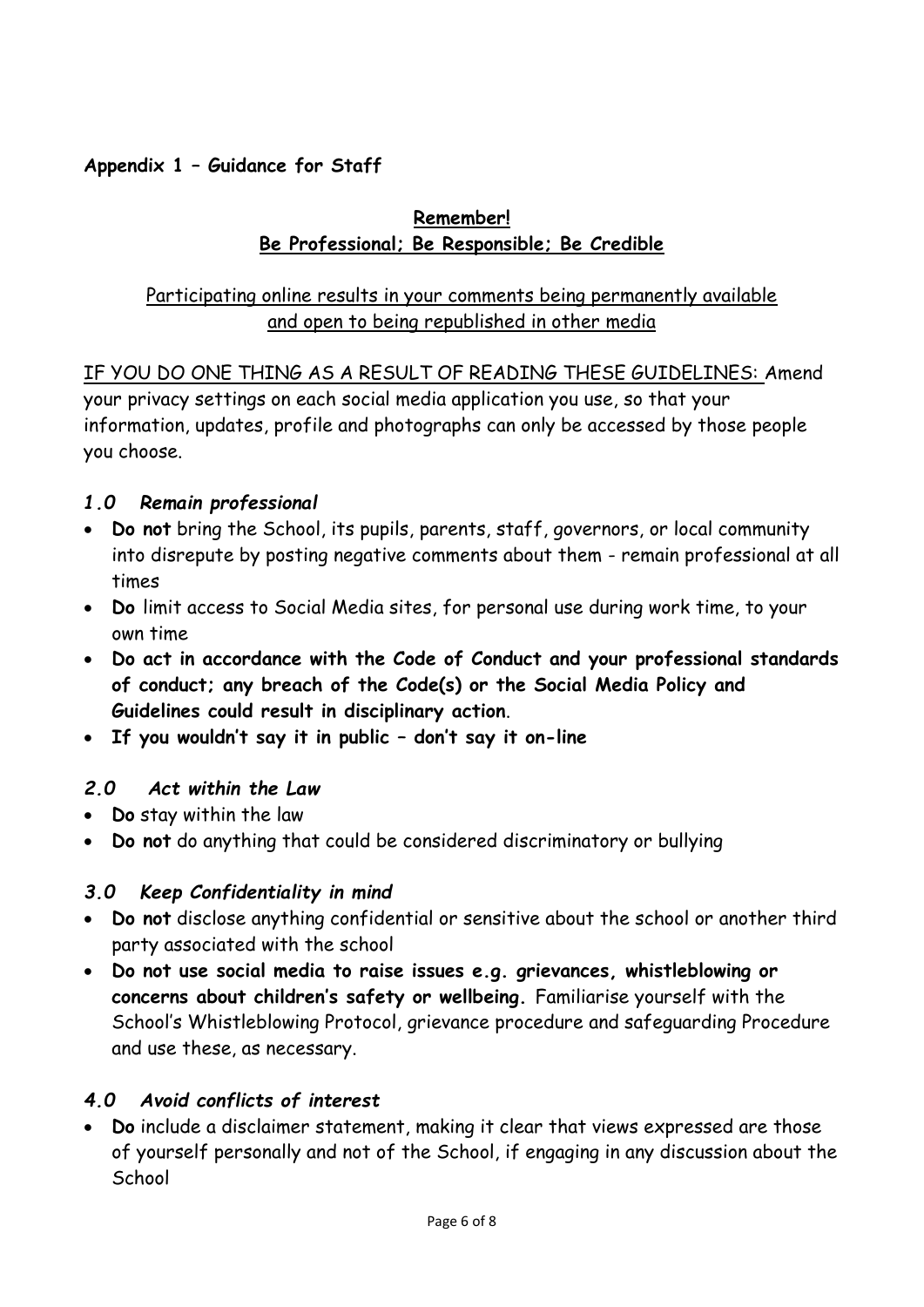- **Do not** make commitments or engage in activities on behalf of the school unless authorised to do so
- **Do not** use the school's name and/or logo or a school email address in personal profiles e.g. your online name, or when purchasing personal items
- **Do** avoid any conflicts of interests with third parties, such as other schools, suppliers or service users
- It is not advisable to invite parents to become your friends in social networking sites for business purposes. There may be a conflict of interest and security and privacy issues.

# *5.0 Specific guidance for Bloggers*

- If you want to start blogging, or already have a personal blog or website which indicates in any way that you work at Eccleston CE Primary School you should tell your Headteacher and obtain their permission to refer to the school.
- If your blog makes it clear that you work for Eccleston CE Primary School it should include a simple and visible disclaimer such as "The views expressed here are my own and don't necessarily represent the views of the school.
- Don't reveal confidential information. This might include aspects of school policy or details of internal discussions. Again, consult your Headteacher if you are unclear about what might be confidential.
- You should not use your blogs to attack or abuse colleagues. You should respect the privacy and the feelings of others. Remember that if you break the law on your blog (for example by posting something defamatory), you will be personally responsible.
- If someone offers to pay you for blogging this could constitute a conflict of interest and you must consult your Headteacher.
- If someone from the media or press contacts you about posts on your blog that relate to Eccleston CE Primary School you should talk to your Headteacher before responding. [Community / Aided Schools only - The relevant CW&C press office must be consulted if appropriate].

# *6.0 Specific guidance for Social Networks, Discussions forums, wikis etc*

- Use the privacy settings available.
- Ask permission before posting someone's picture in a social network or a conversation that was meant to be private.
- Don't be afraid to be yourself, but do so respectfully. See Section 5, above, for examples of breaches which may be serious enough to constitute misconduct or gross misconduct.
- **Under no circumstance should offensive comments be made about [NAME OF SCHOOL] colleagues (or other connected parties e.g. pupils, parents, governors) on the internet. This may amount to cyber-bullying and could be deemed a disciplinary offence.**